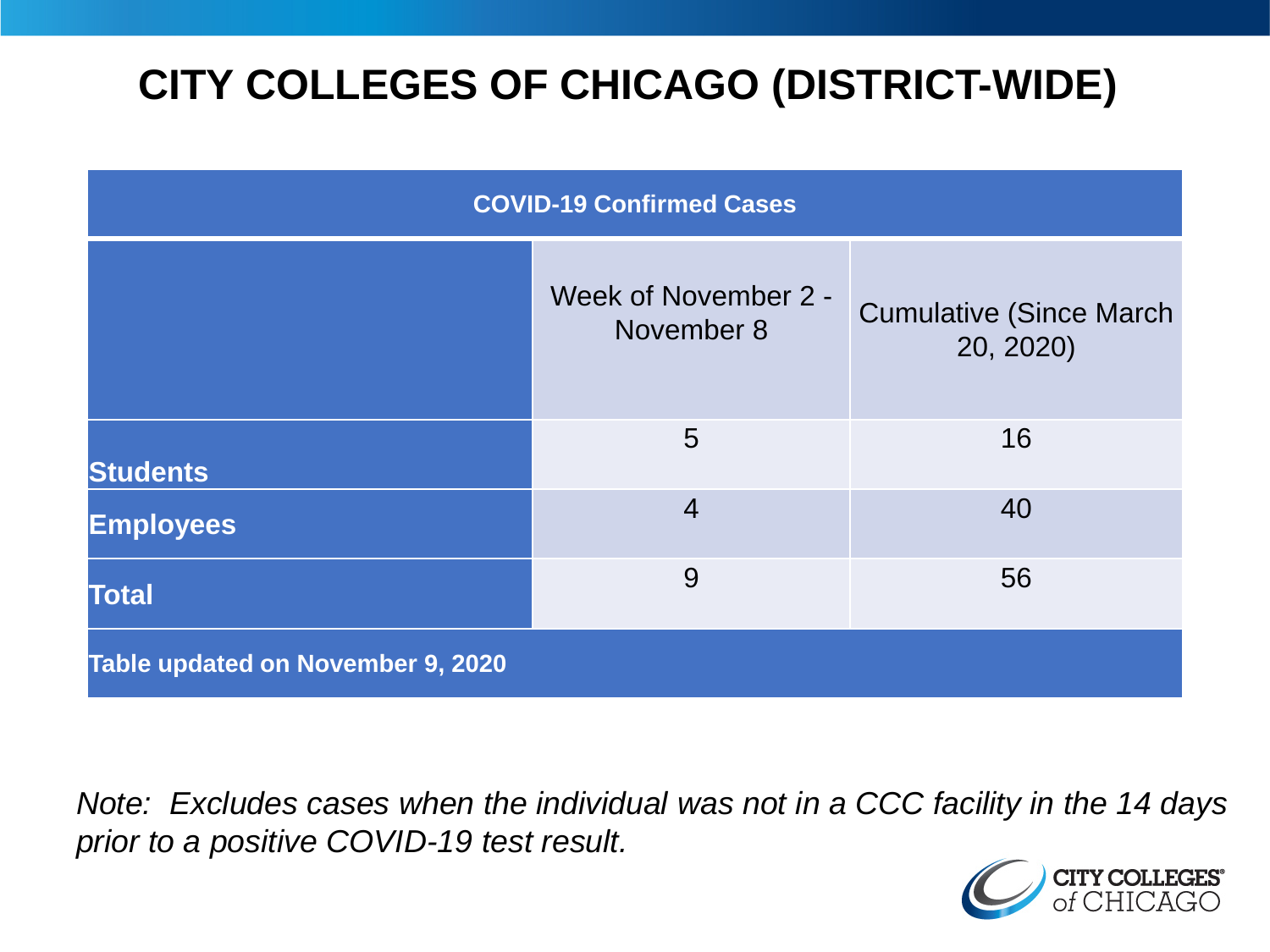### **DALEY COLLEGE**

| <b>COVID-19 Confirmed Cases</b>   |                                    |                                              |
|-----------------------------------|------------------------------------|----------------------------------------------|
|                                   | Week of November 2 -<br>November 8 | <b>Cumulative (Since March)</b><br>20, 2020) |
| <b>Students</b>                   | $\Omega$                           | 0                                            |
| <b>Employees</b>                  |                                    | 6                                            |
| <b>Total</b>                      | 1                                  | 6                                            |
| Table updated on November 9, 2020 |                                    |                                              |

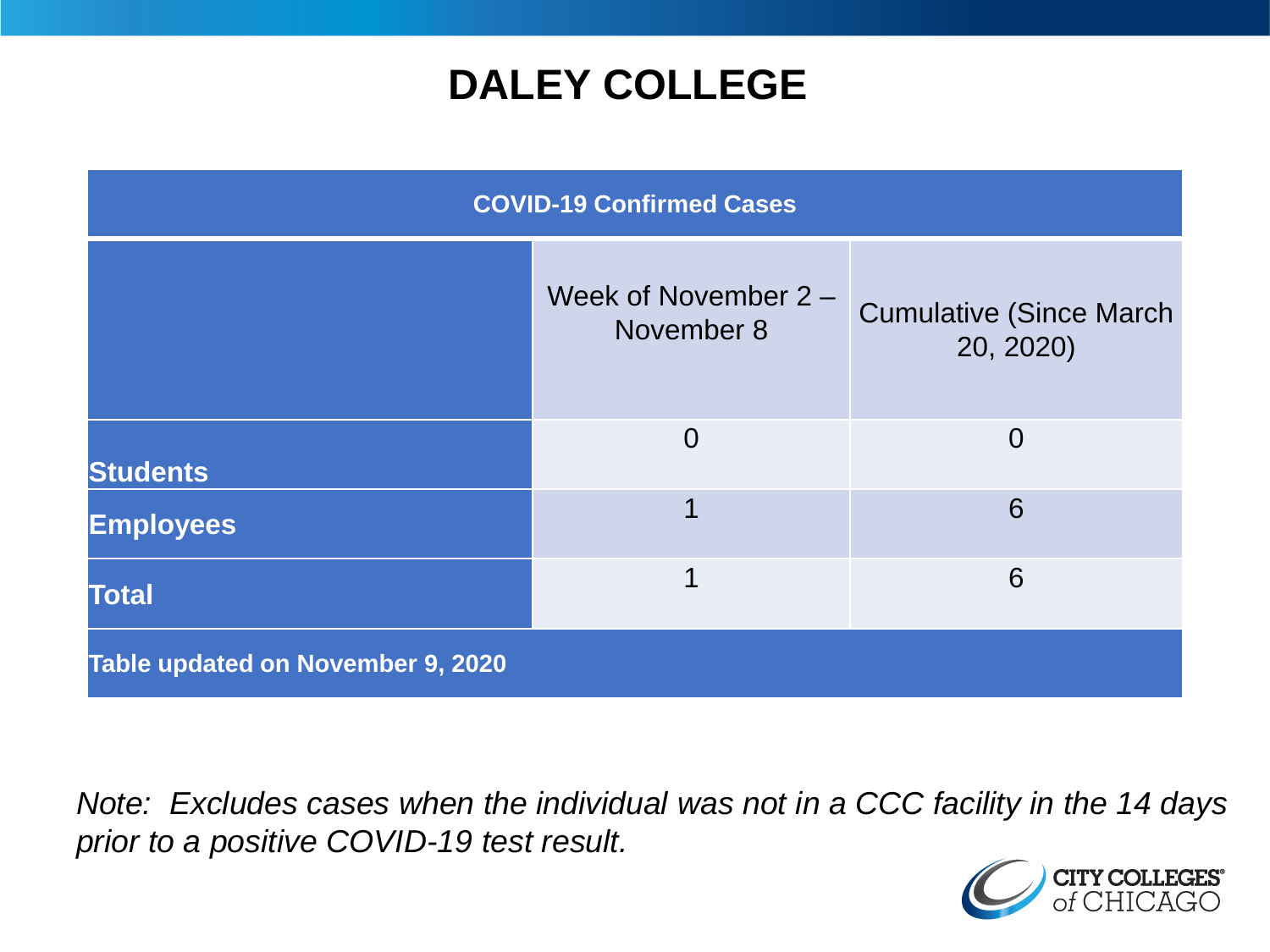### **HAROLD WASHINGTON COLLEGE**

| <b>COVID-19 Confirmed Cases</b>   |                                   |                                              |
|-----------------------------------|-----------------------------------|----------------------------------------------|
|                                   | Week of November 2-<br>November 8 | <b>Cumulative (Since March)</b><br>20, 2020) |
| <b>Students</b>                   | $\overline{0}$                    | 3                                            |
| <b>Employees</b>                  | $\overline{0}$                    | 5                                            |
| <b>Total</b>                      | $\overline{0}$                    | 8                                            |
| Table updated on November 9, 2020 |                                   |                                              |

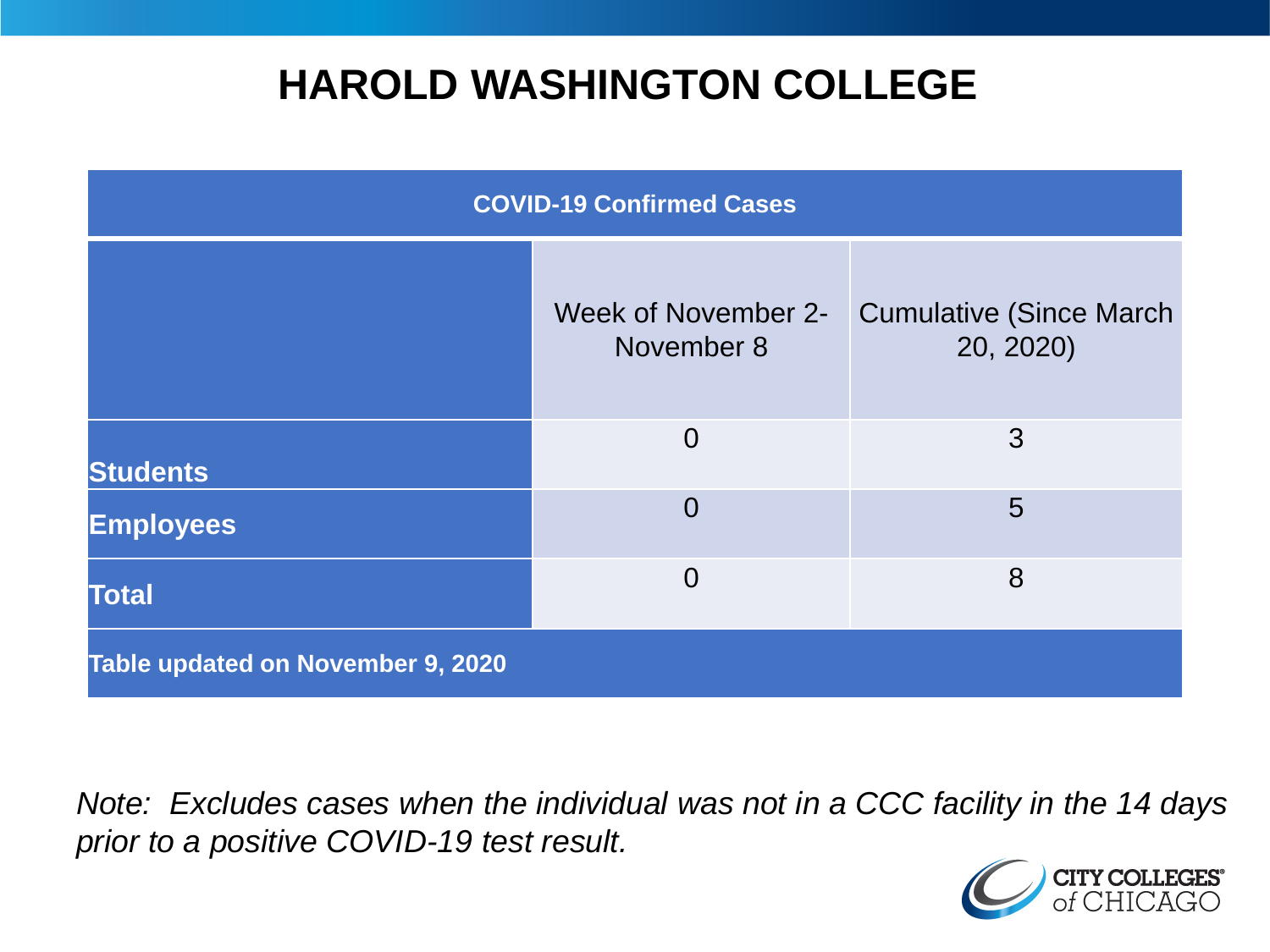### **KENNEDY-KING COLLEGE**

| <b>COVID-19 Confirmed Cases</b>   |                                   |                                              |
|-----------------------------------|-----------------------------------|----------------------------------------------|
|                                   | Week of November 2-<br>November 8 | <b>Cumulative (Since March)</b><br>20, 2020) |
| <b>Students</b>                   | 1                                 | 3                                            |
| <b>Employees</b>                  |                                   | 6                                            |
| <b>Total</b>                      | $\overline{2}$                    | 9                                            |
| Table updated on November 9, 2020 |                                   |                                              |

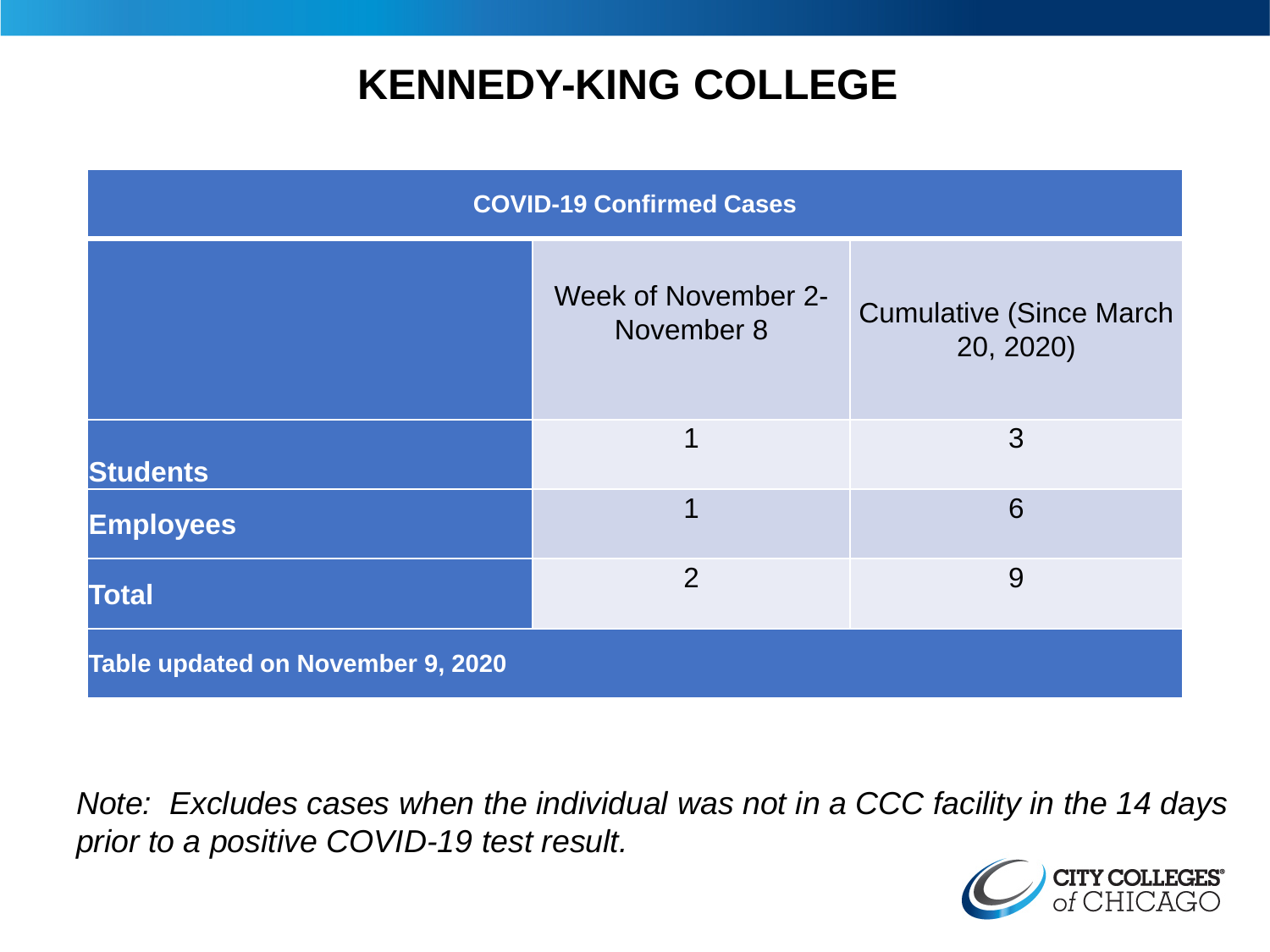## **MALCOLM X COLLEGE**

| <b>COVID-19 Confirmed Cases</b>   |                                   |                                              |
|-----------------------------------|-----------------------------------|----------------------------------------------|
|                                   | Week of November 2-<br>November 8 | <b>Cumulative (Since March)</b><br>20, 2020) |
| <b>Students</b>                   | 3                                 | 8                                            |
| <b>Employees</b>                  | $\overline{0}$                    | $\overline{4}$                               |
| <b>Total</b>                      | 3                                 | 12                                           |
| Table updated on November 9, 2020 |                                   |                                              |

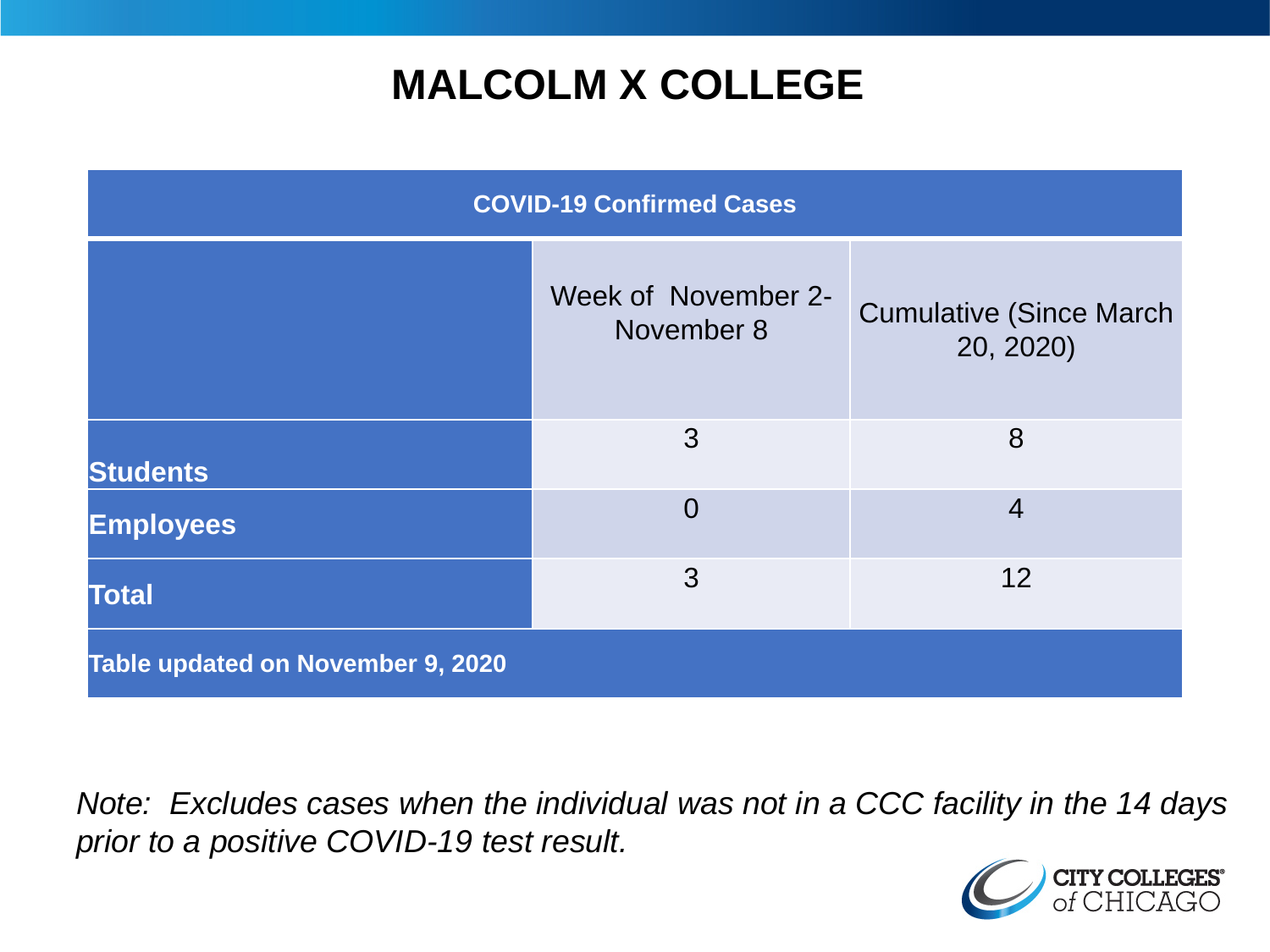## **OLIVE-HARVEY COLLEGE**

| <b>COVID-19 Confirmed Cases</b>   |                                   |                                              |
|-----------------------------------|-----------------------------------|----------------------------------------------|
|                                   | Week of November 2-<br>November 8 | <b>Cumulative (Since March)</b><br>20, 2020) |
| <b>Students</b>                   | 1                                 | 1                                            |
| <b>Employees</b>                  | 1                                 | 10                                           |
| <b>Total</b>                      | $\overline{2}$                    | 11                                           |
| Table updated on November 9, 2020 |                                   |                                              |

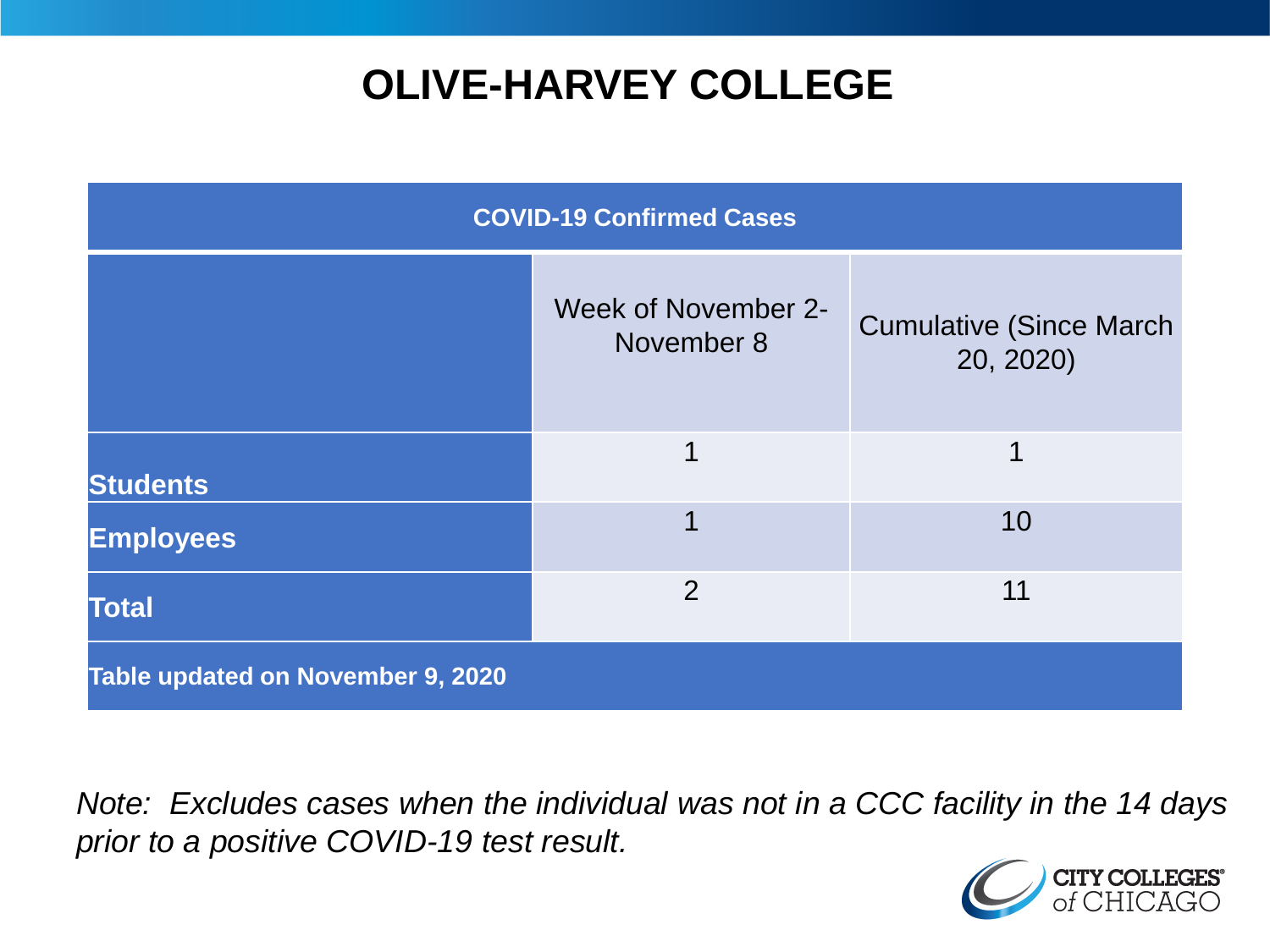### **TRUMAN COLLEGE**

| <b>COVID-19 Confirmed Cases</b>          |                                   |                                              |
|------------------------------------------|-----------------------------------|----------------------------------------------|
|                                          | Week of November 2-<br>November 8 | <b>Cumulative (Since March)</b><br>20, 2020) |
| <b>Students</b>                          | $\overline{0}$                    | 1                                            |
| <b>Employees</b>                         |                                   | 7                                            |
| <b>Total</b>                             |                                   | 8                                            |
| <b>Table updated on November 9, 2020</b> |                                   |                                              |